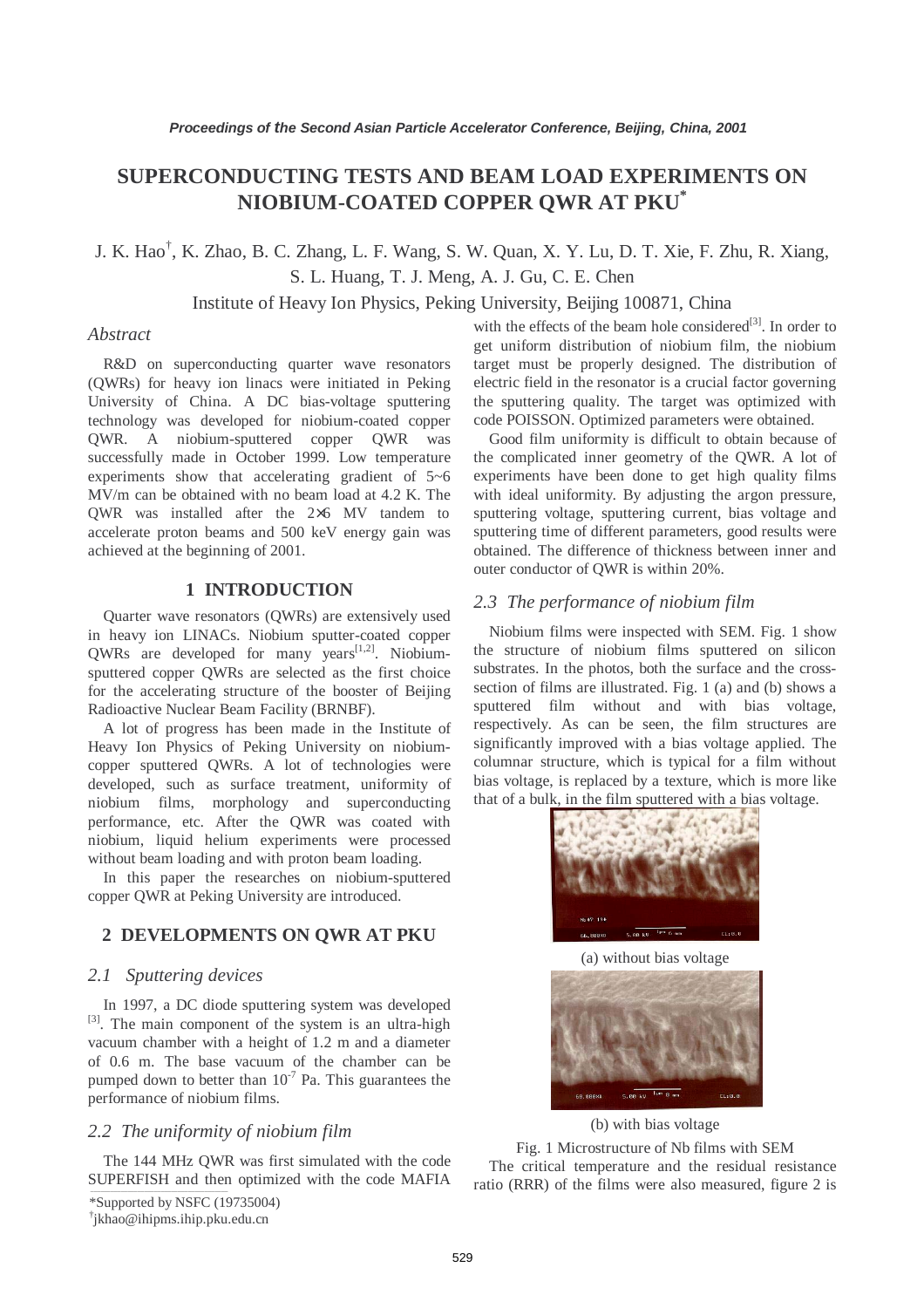the results. The result shows that the niobium films can be used in Nb-Cu QWRs.



Fig. 2 Tc and RRR of niobium film samples

### *2.4 Niobium Coating of the OFHC QWR*

Based on the above critical technologies for niobiumsputtered superconducting cavities, the QWR could be coated with niobium films. Before coating, the OFHC QWR was treated with electropolishing, high-pressure water rinsing, ethanol dehydrating, and Ar ion cleaning in vacuum<sup>[4]</sup>. Due to these pre-treatments, the niobium film adhered to the surface of QWR tightly.

With all these preparations mentioned above, we have successfully finished the sputtering of the first niobiumcopper QWR in October 1999. This is the first Nb-Cu QWR in China. Fig. 3 showed the QWR after electropolishing and after niobium coating.



Fig. 3 QWR after electropolishing (a) and after niobium coating (b)

#### *2.5 Low temperature experiments on QWR*

Liquid helium experiments have been done to test the performance of the niobium-sputtered superconducting QWR. Before low temperature tests, high power processing is used to overcome multipacting effects. Low temperature experiments were done from November 1999 to September 2000. Fig. 4 showed the Q value versus accelerating gradient. The Eacc obtained is more than 5 MV/m.

The Q value is under  $10^9$ , this is because the brazing seam on the outer conductor of the QWR. The QWR is brazed with two parts, see Fig. 5(a). The film near the seam is not so good, see Fig. 5(b). The brazing seam must be modified to improve the performance of niobium film on QWR.





(a)



Fig. 5 Brazing seam on QWR (a) and niobium film near the seam (b)